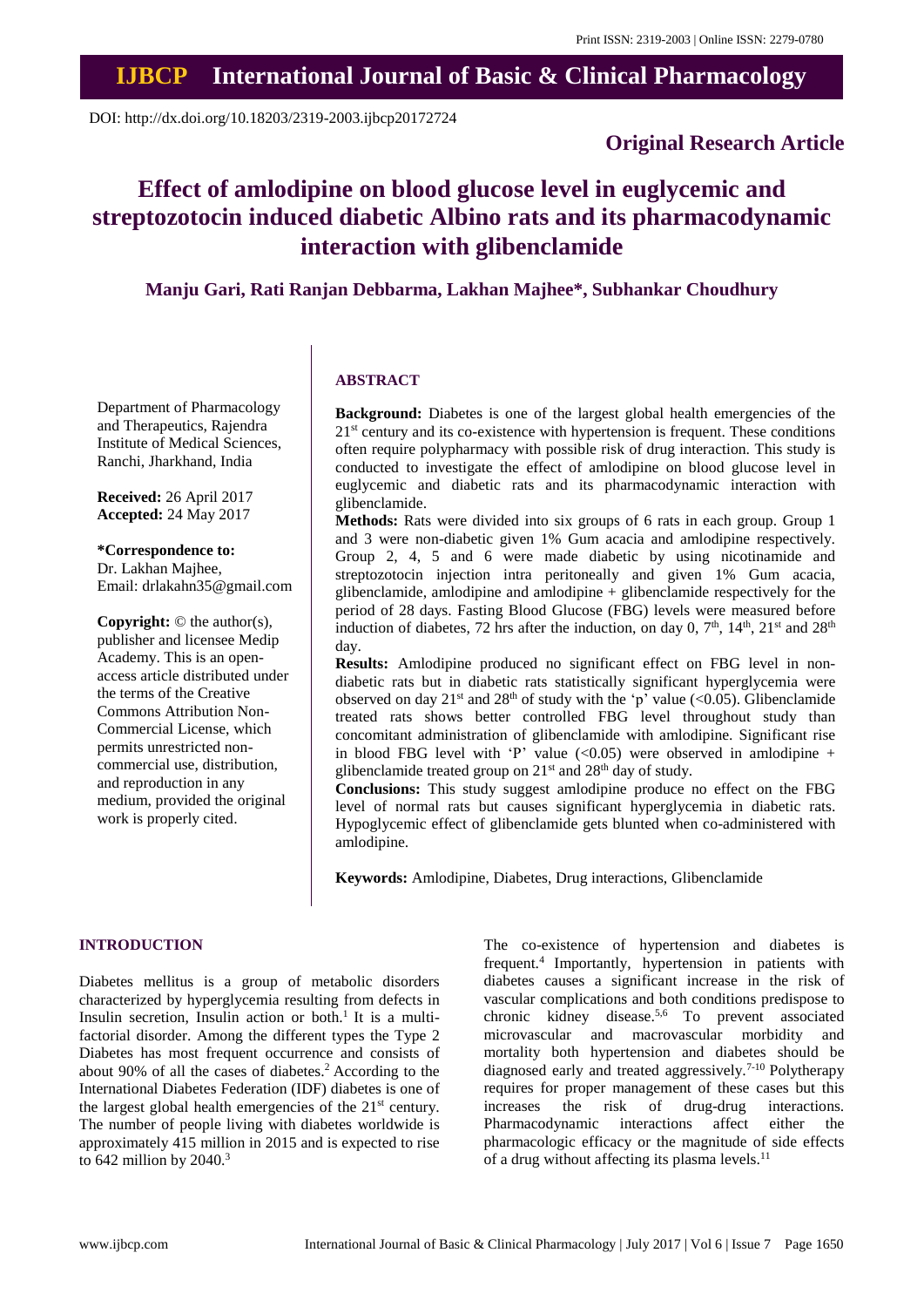Sulfonylurea drugs like glibenclamide used for the treatment of Type 2 DM acts by closing ATP sensitive K+ channels and thus result in increased  $Ca^{2+}$  influx and therefore increase insulin release in pancreatic the β- cell, hence decreasing blood glucose level.<sup>12</sup>

Amlodipine is a long acting 1, 4 dihydropyridine derivative Calcium channel antagonist, which is frequently used for the management of hypertension with or without Type 2 diabetes.<sup>13</sup> Amlodipine blocks voltage dependent  $Ca^{2+}$  channels and inhibits the influx of  $Ca^{2+}$ into the cells, not only decreasing the concentration of cytoplasmic  $Ca^{2+}$  directly but also decrease the  $Ca^{2+}$ release from intracellular stores.<sup>14</sup> An increase in cytosolic calcium is essential for the initiation of insulin secretion by glucose and other nutrients; preventing  $Ca^{2+}$ influx by removal of extracellular  $Ca^{2+}$  or by pharmacologic blockade of voltage - dependent  $Ca^{2+}$ channels may blunt nutrient - induced insulin secretion.

Literature review suggest that concomitant use of calcium channel blockers with Sulfonylurea in patients of Type 2 DM, may reduce their antidiabetic efficacy, while some other studies suggests that Amlodipine therapy has no association with clinically significant changes in routine laboratory parameters like plasma glucose, serum potassium etc.15,16

Hence this study was taken up to investigate the effect of amlodipine on blood glucose level in euglycemic and streptozotocin induced diabetic albino rats and its pharmacodynamic interaction with glibenclamide.

#### **METHODS**

The study was carried out in the Department of Pharmacology and Therapeutics, Rajendra Institute of Medical Sciences, Ranchi, Jharkhand, India. Healthy male Wister rats weighing between 150-250gms were selected. The animals were kept in clean and dry cages with 12:12 hours light-dark cycle at room temperature and humidity. They were allowed to acclimatize to the available housing condition for 2 weeks before the initiation of experiment and were fed with standard laboratory diets and water ad libitum.

#### *Drugs used*

- Tab. Amlodipine Besylate 5mg (Amlopress), Cipla Limited, Kumrek, India.
- Tab. Glibenclamide 5mg (Daonil) Sanofi India Limited, Ankleshwar.
- Nicotinamide 100gm powder, Animed, Kolkata
- Streptozotocin 250mg powder, HIMEDIA, Mumbai

#### *Induction of diabetes*

Diabetes was induced by single intraperitoneal injection nicotinamide (120/kg) followed by injection of freshly prepared streptozotocin (60mg/kg) after 15 minutes. Nicotinamide prevents complete destruction of pancreatic beta cells by streptozotocin and thereby produces condition similar to Type 2 DM. 17

Following 72 hrs of induction, diabetes was confirmed by measuring the fasting blood glucose (FBG) level. The rats having FBG levels between 250 - 300mg/dl were selected for this study.

#### *Group allocation and drug treatment*

Study rats were divided into six groups with 6 animals in each. Dose calculation was done by multiplying the standard human dose with the conversion factor for rat  $(0.018)$  to get the desired dose for 200gm. rat.<sup>18,19</sup> Doses for each rat were then individualized as per their body weight. Drugs were administered orally with help of a gavage tube once daily for 28 days between 08:00-9:30 a.m.

#### **Table 1: Grouping and dosages.**

| <b>Groups</b>                           | <b>Drug</b> used             | <b>Rat doses</b> |
|-----------------------------------------|------------------------------|------------------|
| Non diabetic (Control)                  | 1% gum acacia                | 10ml/kg          |
| Diabetic (Control)                      | 1% gum acacia                | 10ml/kg          |
| Non diabetic<br>(Amlodipine)            | Amlodipine                   | 5mg/kg           |
| Diabetic<br>(Glibenclamide)             | Glibenclamide                | 5mg/kg           |
| Diabetic (Amlodipine)                   | Amlodipine                   | 5mg/kg           |
| Diabetic (Amlodipine+<br>Glibenclamide) | Amlodipine+<br>Glibenclamide | $5+5mg/kg$       |

For estimation of FBG rats were kept overnight fasting with free access to water and measured before the induction of diabetes as well as on day 0,  $7<sup>th</sup>$ ,  $14<sup>th</sup>$ ,  $21<sup>st</sup>$ , and 28th of the study. Blood samples were collected from the tail vein of rats and FBG was measured with the help of Glucometer (Gluco-check), Care bio medical, Mumbai.

#### *Statistical analysis*

All the data were expressed as mean±SD and were analyzed by using one way ANOVA followed by Post hoc analysis using Tukey's HSD (honestly significant difference) test. P value  $\langle 0.05$  was considered statistically significant.

#### **RESULTS**

Table 2 shows there are no significant difference in the FBG level between Group 1 and 3 throughout the study period.

Table 3 shows significant increase in FBG level in Group 5 in comparison to Group 2 on  $21<sup>st</sup>$  and  $28<sup>th</sup>$  day of study p value  $( $0.05$ ).$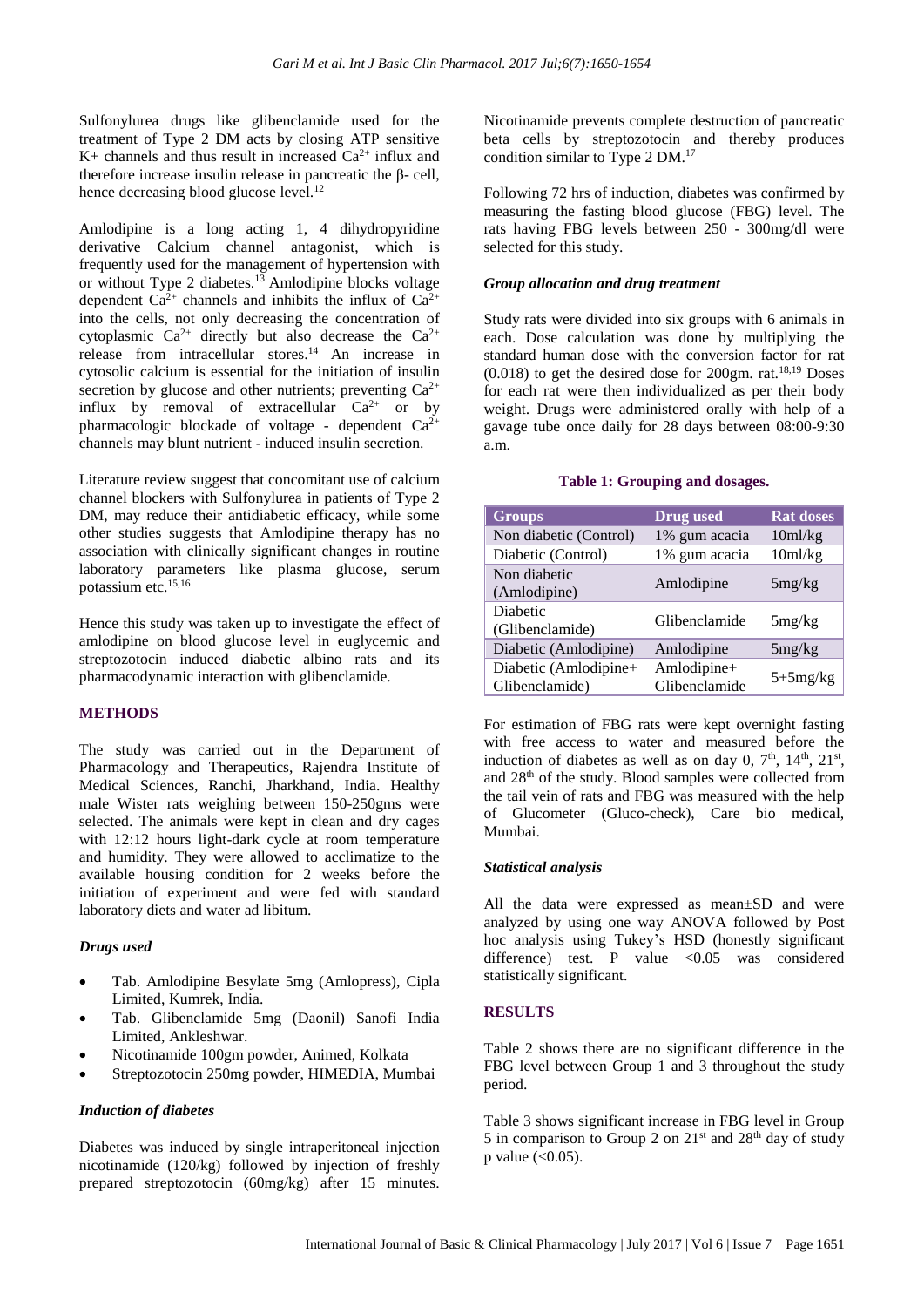#### **Table 2: Comparing Mean FBG between Group 1 (Non-Diabetic control) and Group 3 (Non-Diabetic with Amlodipine).**

| <b>Fasting</b><br><b>blood</b><br>glucose | Group 1          | <b>Group 3</b>   | <b>Mean</b><br>difference | P<br>value |
|-------------------------------------------|------------------|------------------|---------------------------|------------|
| Day 0                                     | $79.17+$<br>4.79 | $78.17+$<br>6.08 | 1.00000                   | 1.000      |
| Day 7                                     | $85.33+$<br>3.39 | $87.17+$<br>5.60 | 1.83333                   | 0.993      |
| Day 14                                    | $84.17+$<br>2.32 | $88.83+$<br>5.49 | 4.66667                   | 0.694      |
| Day 21                                    | $83.50+$<br>2.59 | $87.67+$<br>3.14 | 4.16667                   | 0.680      |
| Day 28                                    | $81.17+$<br>3.54 | $86.50+$<br>2.43 | 5.33333                   | 0.243      |

#### **Table 3: Comparing Mean FBG between Group 2 (Diabetic control) and Group 5 (Diabetic with Amlodipine).**

| <b>Fasting</b><br>blood<br>glucose | <b>Group 2</b>       | Group 5                     | <b>Mean</b><br>difference | Р<br>value |
|------------------------------------|----------------------|-----------------------------|---------------------------|------------|
| Day 0                              | $258.33+$<br>7.45    | $262.17+$<br>6.18           | 3.83333                   | 0.914      |
| Day 7                              | $268.67 \pm$<br>9.54 | $271.50+$<br>5.17           | 2.83333                   | 0.954      |
| Day 14                             | $271.33+$<br>8.09    | $276.67+$<br>4.76           | 5.33333                   | 0.565      |
| Day 21                             | $274.17+$<br>9.04    | $283.50+$<br>3.27           | 9.33333                   | 0.027      |
| Day 28                             | $278.67+$<br>7.15    | 290.83 <sub>±</sub><br>4.67 | 12.16667                  | 0.000      |

#### **Table 4: Comparing Mean FBG between Group 2 (Diabetic control) and Group 4 (Diabetic with Glibenclamide).**

| <b>Fasting</b><br>blood<br>glucose | <b>Group 2</b>       | <b>Group 4</b>    | <b>Mean</b><br>difference | P<br>value |
|------------------------------------|----------------------|-------------------|---------------------------|------------|
| Day 0                              | $258.33+$<br>7.45    | $260.33+$<br>8.33 | 002.00000                 | 0.995      |
| Day 7                              | $268.67 \pm$<br>9.54 | $93.83+$<br>3.66  | 174.83333                 | 0.000      |
| Day 14                             | $271.33+$<br>8.09    | $90.33+$<br>5.16  | 181,00000                 | 0.000      |
| Day 21                             | $274.17+$<br>9.04    | $80.17+$<br>1.47  | 194.00000                 | 0.000      |
| Day 28                             | $278.67+$<br>7.15    | $79.33+$<br>2.34  | 199.33333                 | 0.000      |

Comparison of Group 4 rats which were treated with glibenclamide with Group 2 shows consistency in reducing FBS level throughout the study period as depicted in Table 4. In comparison to Group 4 rats, Group 6 has showed significant increase in FBG level on day  $21<sup>st</sup>$  and  $28<sup>th</sup>$  as depicted in Table 5.

#### **Table 5: Comparing Mean FBG between Group 4 (Diabetic with Glibenclamide) and Group 6 (Diabetic with Amlodipine + Glibenclamide).**

| <b>Fasting</b><br>blood<br>glucose | <b>Group 4</b>      | <b>Group 6</b>       | <b>Mean</b><br>difference | P<br><b>Value</b> |
|------------------------------------|---------------------|----------------------|---------------------------|-------------------|
| Day 0                              | $260.33\pm$<br>8.33 | $265.67 \pm$<br>6.41 | 5.33333                   | 0.731             |
| Day 7                              | $93.83+$<br>3.66    | $97.50+$<br>4.76     | 3.66667                   | 0.874             |
| Day 14                             | $90.33+$<br>5.16    | $99.83+$<br>5.88     | 9.50000                   | 0.060             |
| Day 21                             | $80.17+$<br>1.47    | $108.17+$<br>5.64    | 28.00000                  | 0.000             |
| Day 28                             | $79.33+$<br>2.34    | $120.67+$<br>1.97    | 41.00000                  | 0.000             |

#### **DISCUSSION**

Due to common existence of diabetes and hypertension, oral hypoglycemic agents are often used along with antihypertensive drugs. Amlodipine is one of the frequently used drug for the management of hypertension. Among the sulfonylureas glibenclamide showed greater increase in insulin sensitivity than other drugs of the same class.<sup>20</sup> About interaction between Glibenclamide and Amlodipine, opinions among different literatures are varied.

Similar to the study reported by B. Kishore Kumar Reddy et al. and Wofford MR, King DS et al. current study also showed no increase in FBG level due to Amlodipine in non-diabetic rats.16,20 however it contradicts with the findings of Naidu et al.<sup>21</sup>

Normal level of FBG was noted in Glibenclamide treated on 7 th day and the result was persistent throughout the study period. However, amlodipine and glibenclamide combination shows initial lowering of FBG level but raised values were observed on  $21<sup>st</sup>$  and  $28<sup>th</sup>$  day. This indicates probable pharmacodynamic interaction between amlodipine and glibenclamide in combination group.

Current study shows concomitant use of amlodipine with glibenclamide in the diabetic rats has blunting effect on the blood glucose lowering efficacy of glibenclamide, which was similar to the study reported by Prajapat R et al, Reddy KJ et al. 22,23

Blunting of hypoglycemic effect of glibenclamide due to amlodipine may have following probable mechanism - Glibenclamide act by inhibiting ATP sensitive  $K^+$ channels in the beta cells of pancreas. Inhibition of these K<sup>+</sup> channels induce depolarization of  $β$  cell membrane which opens voltage sensitive  $Ca^{2+}$  channels leading to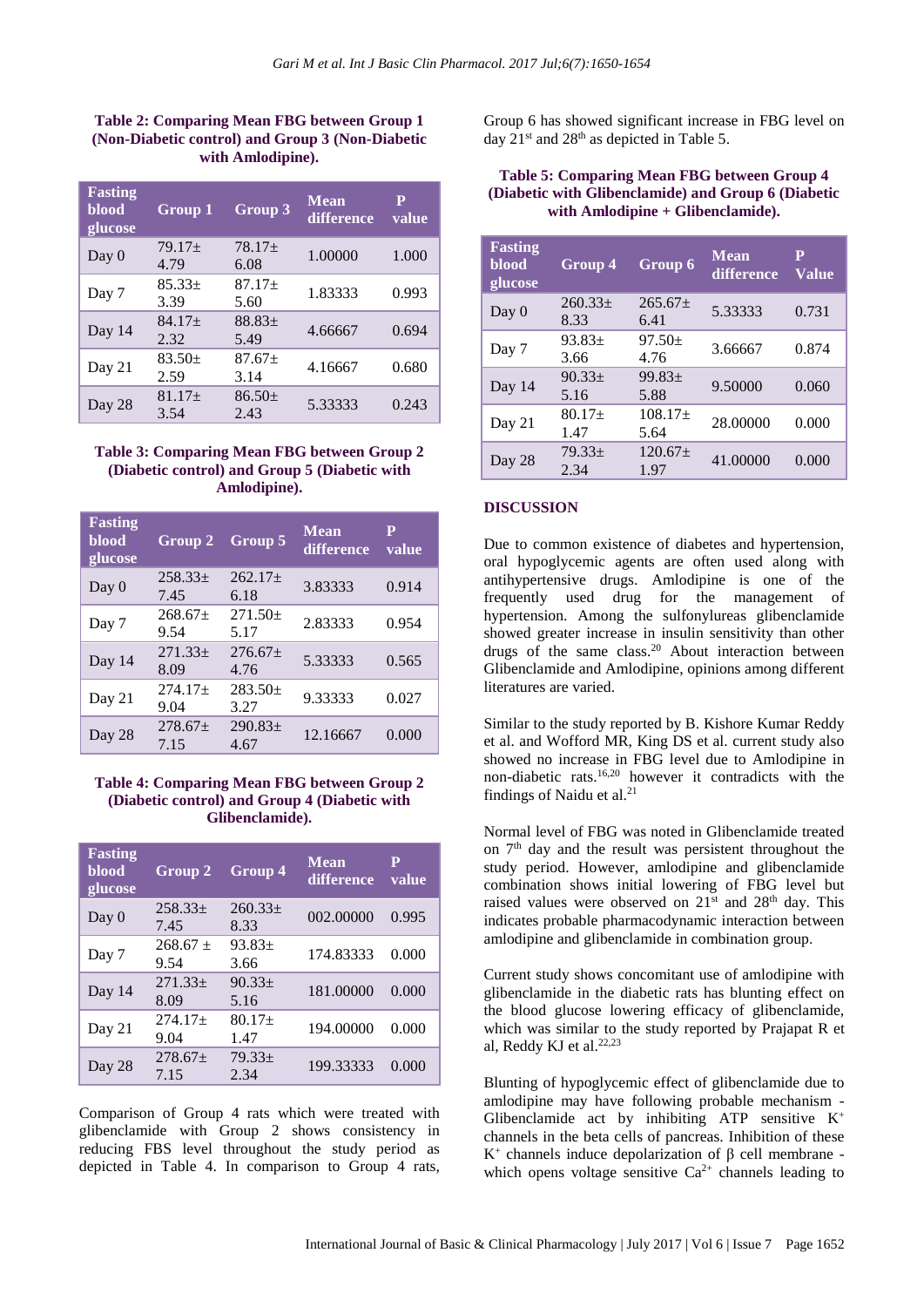influx of calcium ions which stimulates the release of insulin.<sup>12</sup> Amlodipine by blocking the  $Ca^{2+}$  channels in pancreatic beta cells may interfere with the insulin release which may cause hyperglycemia. $24$  In normal rats blockage of  $Ca^{2+}$  channel by using amlodipine may not produce hyperglycemia, decrease insulin secretion as the pancreas has healthy β cell. It requires only 30% functioning β- cell to maintain blood sugar level within normal limits. In our experimental model Type 2 diabetes is produced by using nicotinamide + streptozotocin injection which causes only partial destruction of pancreatic β- cell pool. Diabetic rats treated with only amlodipine did not show worsening of hyperglycemia in the initial 2 weeks, may be due to the presence of residual healthy pancreatic β- cells. But as the time progresses worsening of hyperglycemia that was observed could have been contributed by development of insulin resistance or down regulation of insulin receptors.

#### **CONCLUSION**

From the results of the study we can conclude that although amlodipine has no significant effect on the fasting blood glucose level in normal rats but it can cause significant worsening of hyperglycemia in diabetic rats. The co-administration of amlodipine with glibenclamide to the diabetic rats has blunting effect on the blood glucose lowering efficacy of glibenclamide. Current study warrants further work to find out the molecular level of interaction between these two drugs and the effect in actual clinical setting need to be explored.

*Funding: No funding sources*

*Conflict of interest: None declared*

*Ethical approval: The study was approved by the Institutional Animal Ethics Committee of Rajendra Institute of Medical Sciences, (RIMS), Ranchi*

#### **REFERENCES**

- 1. The Expert Committee on the Diagnosis and Classification of Diabetes Mellitus: Report of the Expert Committee on the Diagnosis and Classification of Diabetes Mellitus. Diabetes Care. Jan 2003,26(1):1183-97.
- 2. Melmed S, Polonsky KS, Reed Larsen PR, Kronenberg HM. Williams Textbook of<br>Endocrinology. 12<sup>th</sup> Ed. Philadelnhia: Endocrinology.  $12<sup>th</sup>$  Ed. Philadelphia: Elsevier/Saunders; 2011:1371-1435.
- 3. Atlas ID. International Diabetes Federation, Brussels, 2015. Available from: http://www.diabetesatlas.org/resources/2015 atlas.html [Last accessed: 2nd April, 2017]
- 4. Staessen JA, Birkenhäger WH, Fagard RH. Dihydropyridine calcium-channel blockers for the treatment of hypertensive diabetic patients. 2000:2-7.
- 5. Wannamethee SG, Shaper AG, Lennon L, Morris RW. Metabolic syndrome vs Framingham Risk Score for prediction of coronary heart disease, stroke, and

type 2 diabetes mellitus. Archives of Internal Medicine. 2005 Dec 12;165(22):2644-50.

- 6. Adler AI, Stratton IM, Neil HA, Yudkin JS, Matthews DR, Cull CA, et al. Association of systolic blood pressure with macrovascular and microvascular complications of type 2 diabetes (UKPDS 36): prospective observational study. Bmj. 2000 Aug 12;321(7258):412-9.
- 7. Chobanian AV, Bakris GL, Black HR, Cushman WC, Green LA, Izzo JL, et al. Seventh report of the joint national committee on prevention, detection, evaluation, and treatment of high blood pressure. hypertension. 2003 Dec 1;42(6):1206-52.
- 8. Makrilakis K, Bakris G. Diabetic hypertensive patients: improving their prognosis. Journal of cardiovascular pharmacology. 1998 Jan 1;31:S34-40.
- 9. Arauz-Pacheco C, Parrott MA, Raskin P. The treatment of hypertension in adult patients with diabetes. Diabetes care. 2002 Jan 1;25(1):134-47.
- 10. Cooper ME, Johnston CI. Optimizing treatment of hypertension in patients with diabetes. JAMA. 2000 Jun 28;283(24):3177-9.
- 11. May M, Schindler C. Clinically and pharmacologically relevant interactions of antidiabetic drugs. Therapeutic advances in endocrinology and metabolism. 2016 Apr 1;7(2):69- 83.
- 12. Martindale. The complete drug references. 36<sup>th</sup> Ed. Vol.1, London: Pharmaceutical press; 2009:1342- 1343.
- 13. Kaplan NM. Treatment of coexisting diabetes and hypertension. Current cardiology reports. 2001 Nov 1;3(6):498-503.
- 14. Kiienburg E, Schernthaner G. Metabolic Effects of Isradipine Versus Hydrochlorothiazide in Diabetes Mellitus. Hypertension. 1991;17(1):15-21.
- 15. Owolabi OJ, Omogbai EKI. Co-administration of Glibenclamide and Amlodipine Induces Resistance to Hyperglycemia Treatment in Streptozotocin induced Adapted/Non-adapted Diabetic rats; Clin Exp Pharmacol. 2011 Dec;1(1):102.
- 16. Wofford MR, King DS. Relationship between antihypertensive drugs and metabolic syndrome. Metabolic syndrome and related disorders. 2004 Sep 1;2(4):308-14.
- 17. Masiello P, Broca C, Gross R, Roye M, Manteghetti M, Hillaire-Buys D, et al. Experimental NIDDM: development of a new model in adult rats administered streptozotocin and nicotinamide. Diabetes. 1998 Feb 1;47(2):224-9.
- 18. Ghosh MN. Some standard Techniques, In: Ghosh MN, editor, Fundamentals of Experimental Pharmacology, 5<sup>th</sup> Ed. Kolkata: Hilton and Company 2011:15-16.
- 19. Medhi B, Prakash A. Dose calculation for experimental animal, In: Practical Manual of experimental and clinical Pharmacology, 1<sup>st</sup> Ed. New Delhi: Jaypee Brothers Medical publishers; 2010:24.
- 20. Reddy BKK. A Study on Drug-Drug Interaction between Anti-Hypertensive Drug Combination